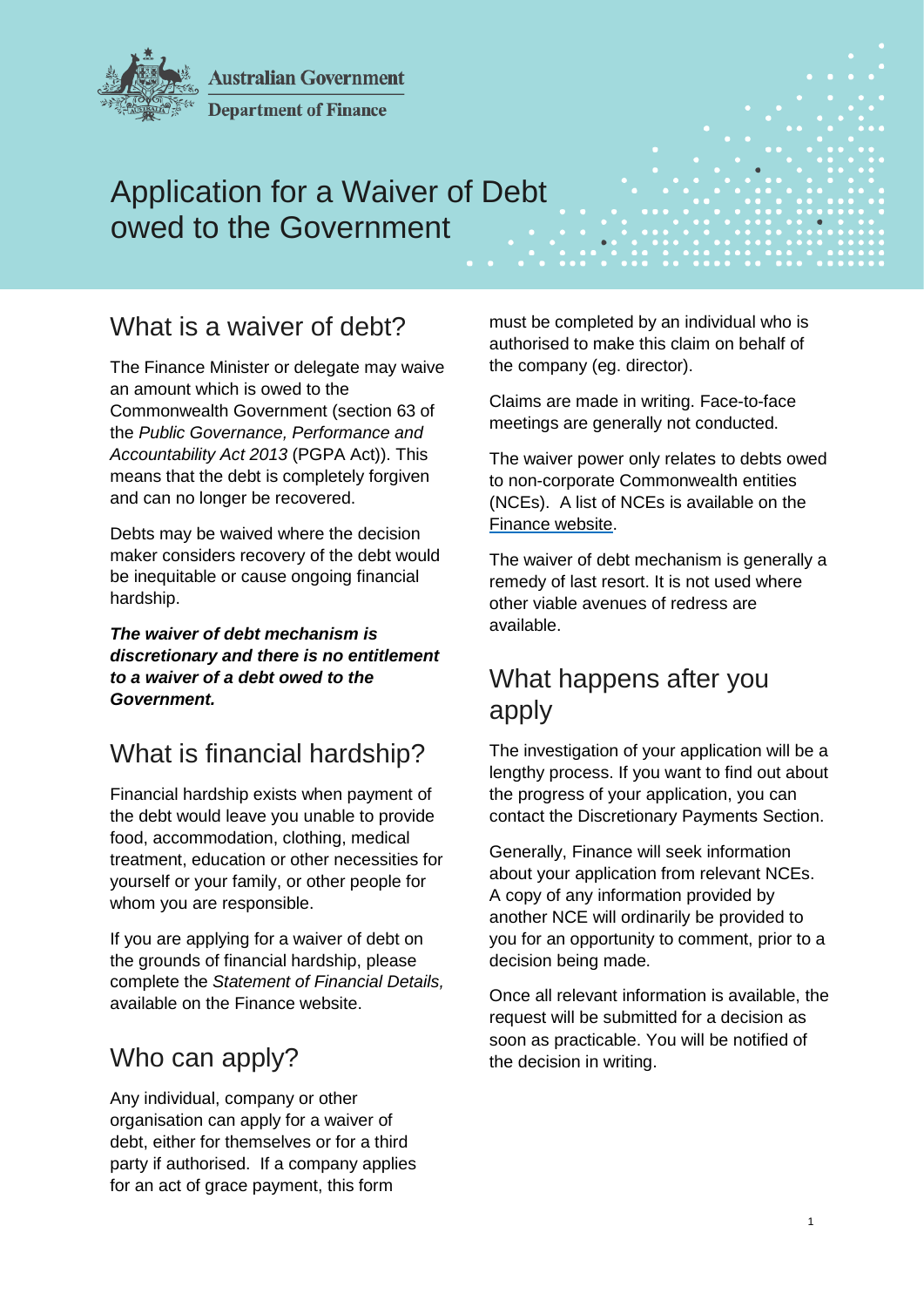

**Australian Government** 

**Department of Finance** 

# Application for a Waiver of Debt owed to the Government

# Privacy notice

In accordance with the *Privacy Act 1988* and the Australian Privacy Principles, the information, including personal information, provided in relation to this application will be used to assess your claim for a waiver of debt and to notify you of the outcome of your claim. In order to assess your claim Finance will only share relevant information about your application with relevant Australian Government departments or agencies unless you have otherwise agreed or it is required or authorised by law. If you do not provide your personal information, Finance may be unable to process your application.

Please identify any information you consider should not be disclosed outside of Finance. Finance will consider your request and will determine if this request can be accommodated in the circumstances.

Further information on how your personal information will be handled, including how to make a complaint about the handling of your personal information, is contained in Finance's Privacy Policy.

Our Privacy Policy is available at: [https://www.finance.gov.au/publications/po](https://www.finance.gov.au/publications/policy/department-finance-privacy-policy) [licy/department-finance-privacy-policy.](https://www.finance.gov.au/publications/policy/department-finance-privacy-policy) You can also contact Finance to obtain a copy*.*

## For more information

### **Website:**

[http://www.finance.gov.au/resource](http://www.finance.gov.au/resource-management/discretionary-financial-assistance/)[management/discretionary-financial](http://www.finance.gov.au/resource-management/discretionary-financial-assistance/)[assistance/](http://www.finance.gov.au/resource-management/discretionary-financial-assistance/)

**Email:** sfc@finance.gov.au

**Freecall** (except from mobiles): 1800 227 572

## Where do I send this form?

Send the completed form to: **[sfc@finance.gov.au](mailto:sfc@finance.gov.au)**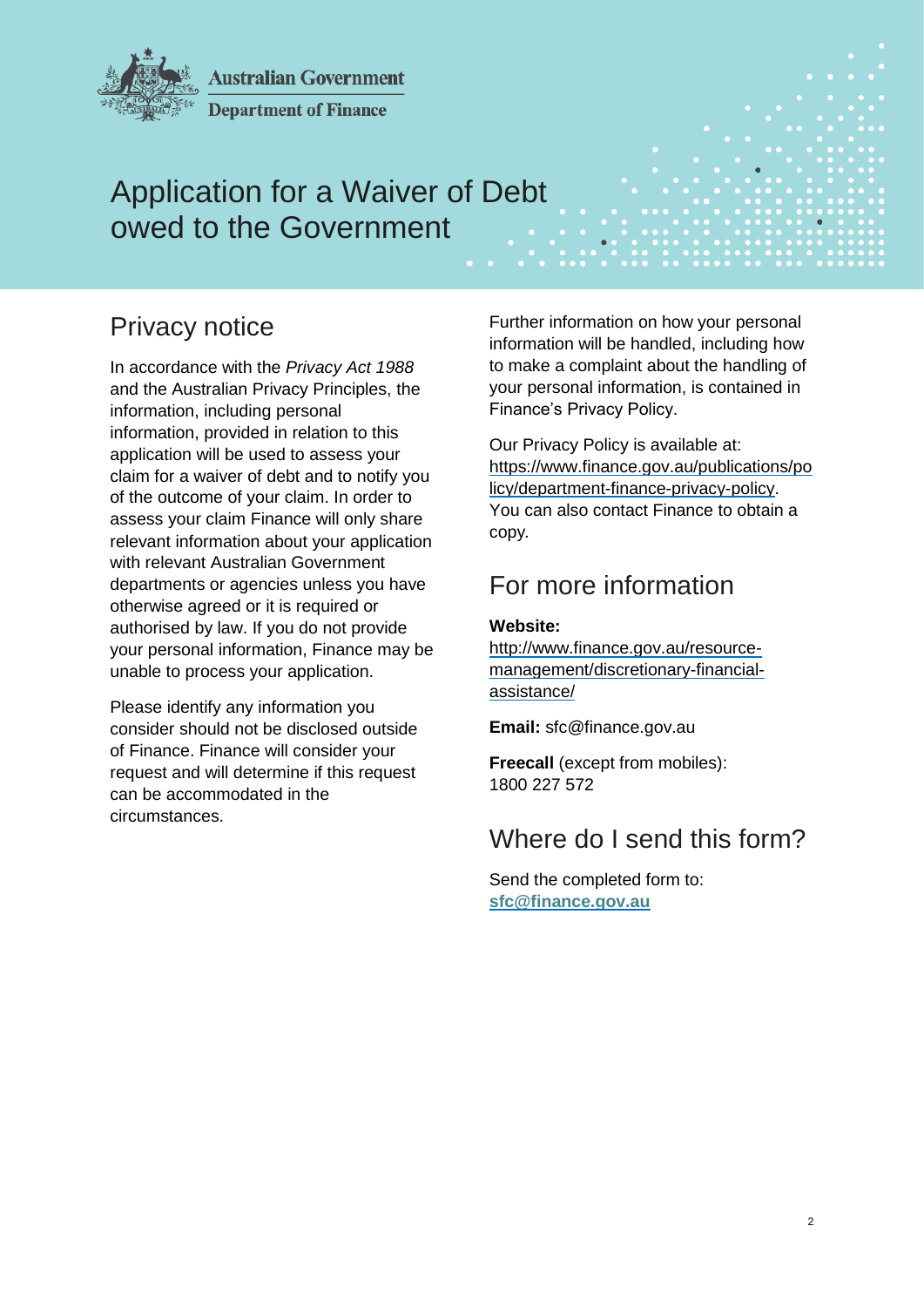

**Department of Finance** 

# Application for a Waiver of Debt owed to the Government

## Part 1 (a): Personal details

| <b>Title</b>                 |  |
|------------------------------|--|
| <b>Surname (Family name)</b> |  |
| Given name(s)                |  |
| Date of birth                |  |

### Part 1 (b): Company details

| <b>Company name</b>           |  |
|-------------------------------|--|
| Authorised officer & position |  |

If you have completed Part 1(b) you must also complete the declaration at Part 5.

### Part 2: Contact details

| <b>Postal address</b>      |  |
|----------------------------|--|
| <b>Home Phone Number</b>   |  |
| <b>Work Phone Number</b>   |  |
| <b>Mobile Phone Number</b> |  |
| <b>Email address</b>       |  |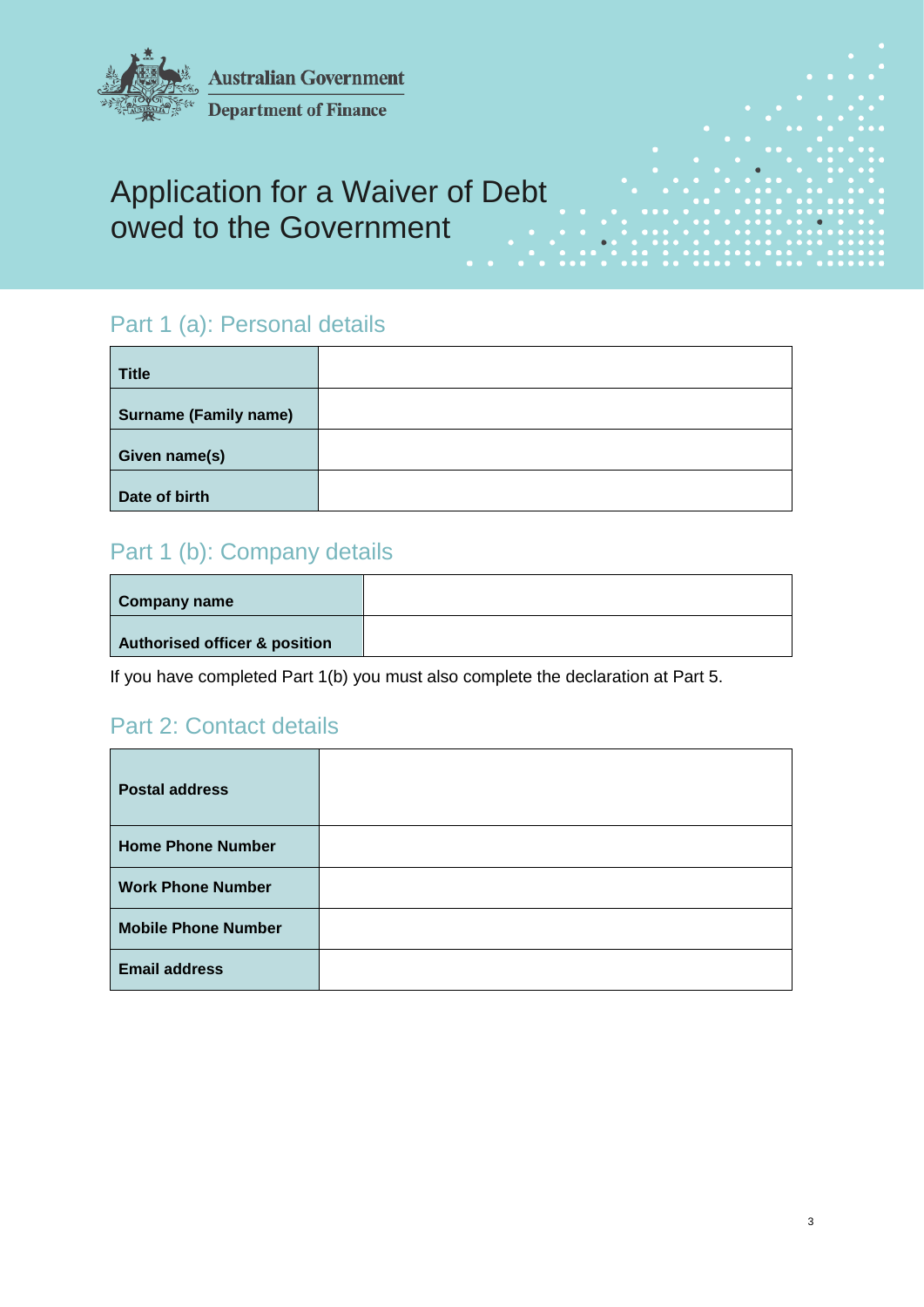

### Part 3: Application details

**Which NCE (Commonwealth department or agency) do you owe a debt to?**

**Have you sought review from the NCE in this matter or from another body e.g. the Ombudsman, a tribunal or a court?**

**(Please tick) Yes** ☐ **No** ☐

*If you have answered no, there may be other avenues of redress available to you. Please contact the relevant NCE in the first instance.*

#### **If yes, who reviewed the matter and what was the outcome?**

*Please attach copies of review decisions.*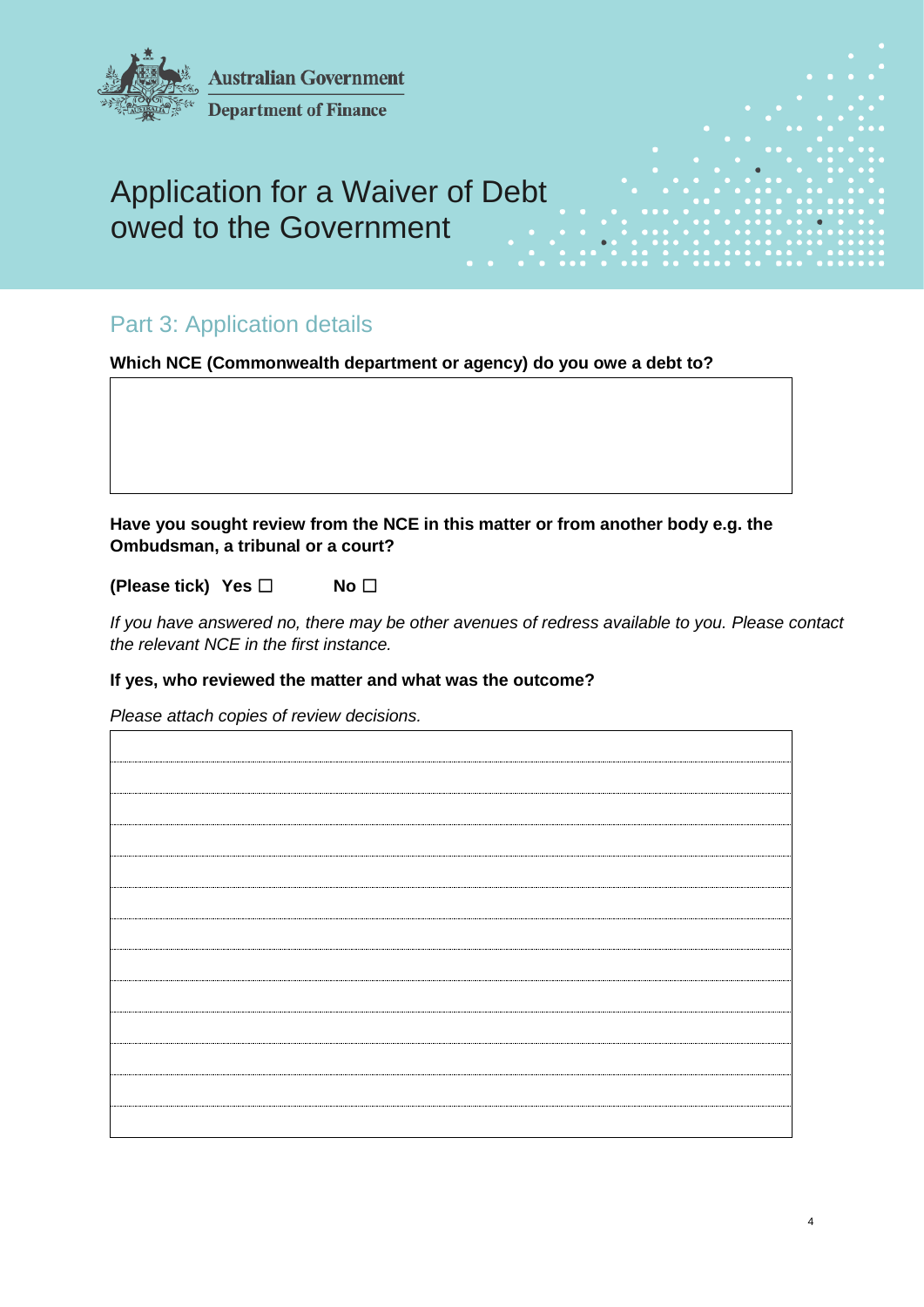

#### **How did the debt arise and why do you consider you should not have to repay it?**

*Please attach relevant supporting documentation.*

Please note that a decision may be made on this application on the information you have provided and any other supporting documents. You may not have a further opportunity to provide documents or evidence.

### **What is the value of the debt you are asking to be waived?**

\$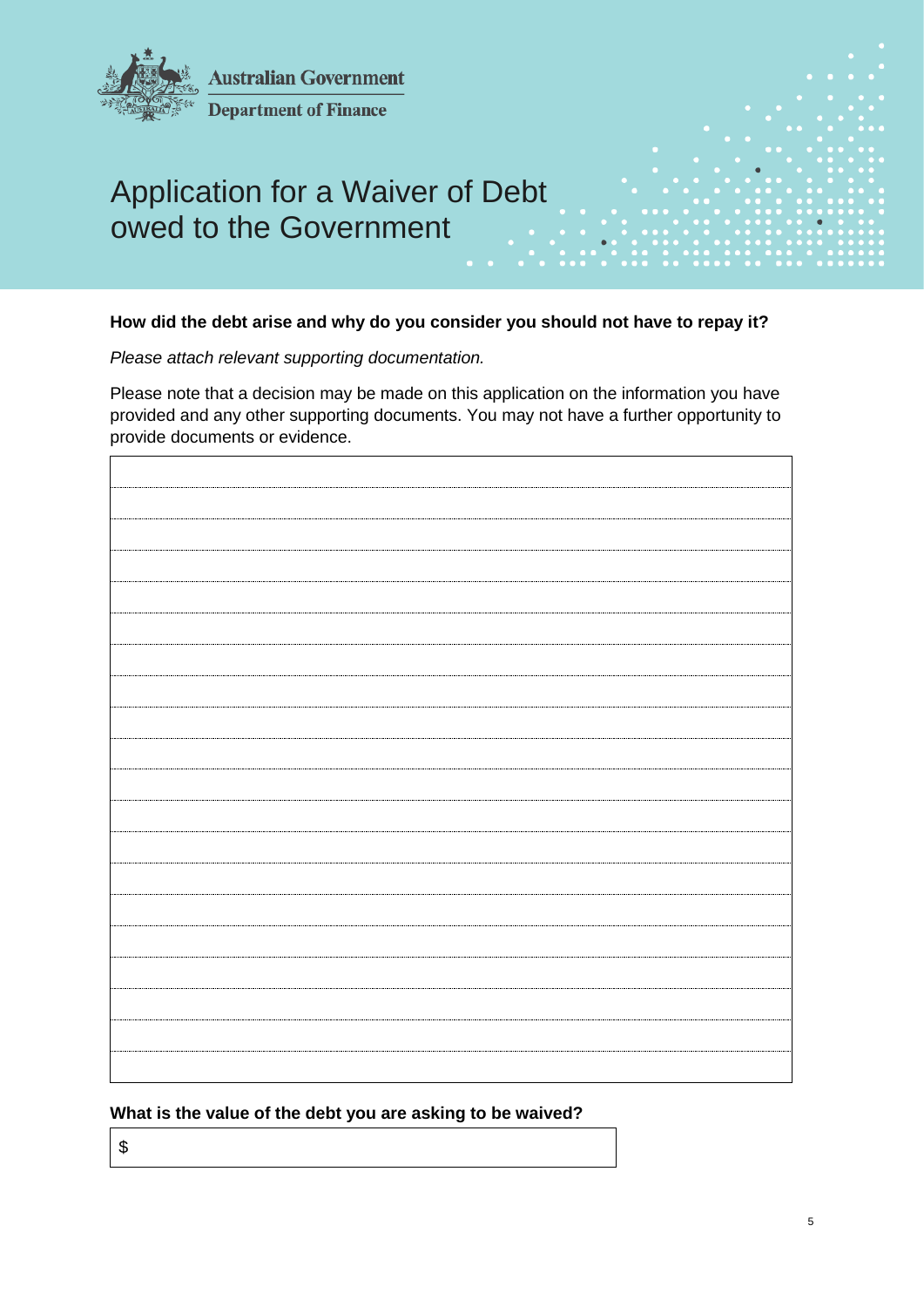

### Part 4: Declaration for applicant

I declare that the information provided in this application, including in any attachments to this form, is true, correct and complete to the best of my knowledge. Should I become aware of any inaccuracies in the information provided I will inform the Discretionary Payments Section [\(sfc@finance.gov.au](mailto:sfc@finance.gov.au) or 1800 227 572) as soon as practicable.

### **I understand that giving false or misleading information is a serious offence under the**  *Criminal Code Act 1995***.**

### **Signature**

**Date**

## Part 5: Declaration for applicants on behalf of companies [complete if applicable]

I declare that I have the authority to make this application on behalf of:

### **Company name**

**Signature**

**Position**

**Date**